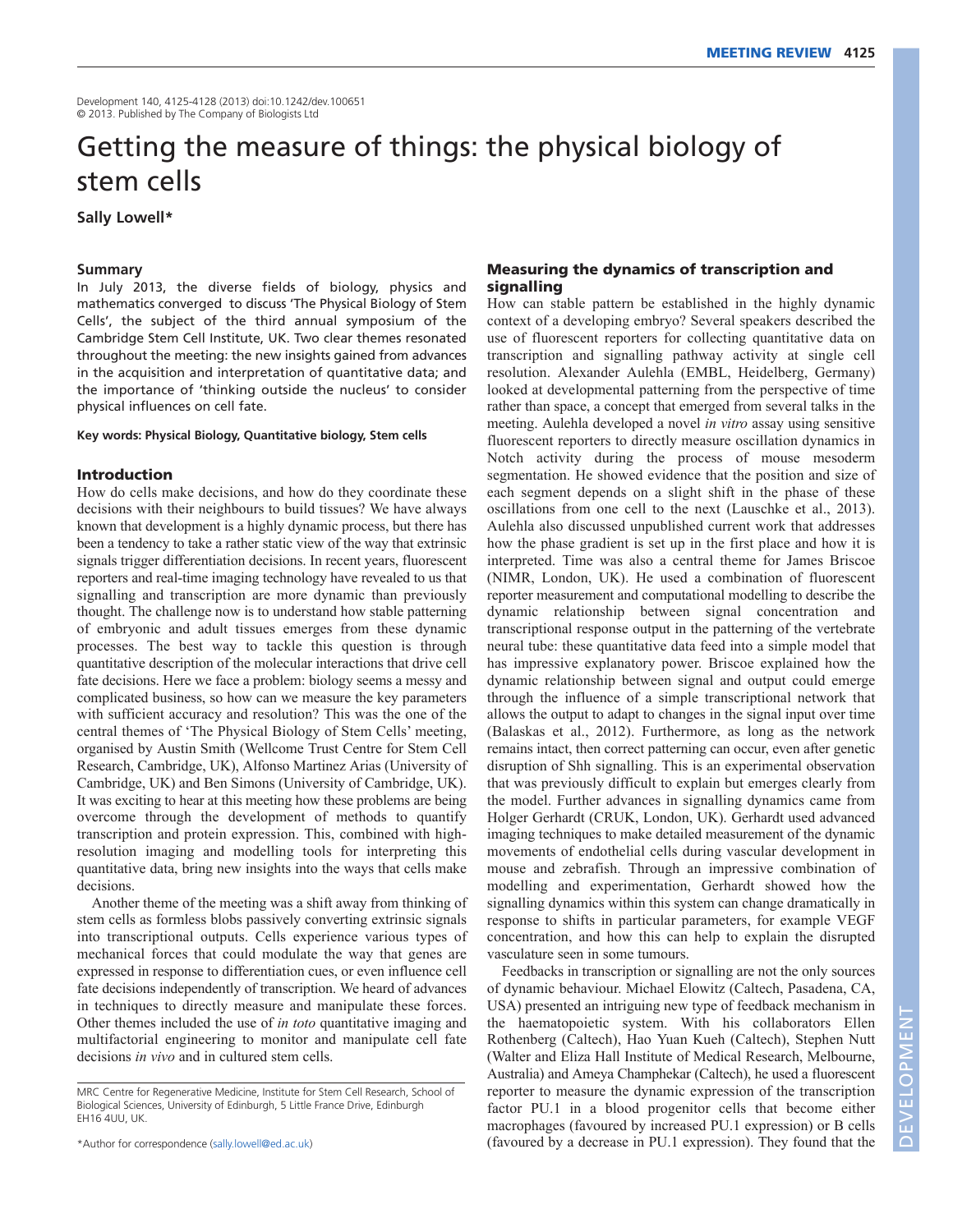high levels of PU.1 in macrophages are due to an accumulation of this stable protein over the longer cell cycle of macrophages, rather than a change in transcriptional activity. Because PU.1 also regulates the cell cycle, this creates a 'cell-cycle coupled' feedback loop that seems able to confer greater stability on cell fate decisions than can be achieved through conventional transcriptional feedbacks alone (Kueh et al., 2013). Elowitz raised the intriguing speculation that similar mechanisms may operate in neural stem cells, where there is already evidence that cell cycle length can directly affect cell fate (Salomoni and Calegari, 2010).

Finally, it is important to remember that transcriptional dynamics may not reflect the dynamics of the resulting protein expression. Fabian Theis (Helmholtz Zentrum München, Neuherberg, Germany) reported on work, carried out in collaboration with Timm Schroeder (ETH, Zurich, Switzerland), using Nanog-GFP fusion reporters to directly quantify the dynamic behaviour of Nanog protein in embryonic stem cells (ESCs). By monitoring these dynamics in a very careful way, correcting for cell volume and cell cycle phase, Theis was able to extract information about when and how cells transition between different states. Interestingly, the model that emerged differs from the types of models evoked by others to explain the behaviour of reporters of Nanog transcription, highlighting differences between protein and mRNA dynamics that will be interesting to explore further.

Fluorescent reporters are powerful tools, but they do have their limitations when it comes to making accurate measurements of transcriptional events. Alexander Van Oudenaarden (MIT, Cambridge, MA, USA; Hubrecht Institute, Utrecht, The Netherlands) developed an RNA-FISH based method that allows precise measurement of transcription by counting mRNA molecules in individual cells (Itzkovitz and van Oudenaarden, 2011). He used this technique to tackle the issue of how the activator and repressor modes of Gli2/3, a mediator of Shh signalling, are balanced in order to achieve appropriate patterning. Accurate measurements of the outputs of Shh signalling feed into a mathematical description of these different modes of activity. This allows one to indirectly 'see' patterns in these activities, despite the fact that these activities cannot be directly visualised by conventional means because they reside in the same molecule, Gli3. Single-molecule RNA-FISH technology is emerging as a powerful tool that will transform the power of mathematical modelling in providing direct information about developmental processes.

# **How many events can we measure in a single cell?**

Another important advance in recent years comes from our ability to simultaneously measure expression of a large number of genes over key developmental transitions at high temporal and cellular resolution. Julia Tischler (Gurdon Institute, Cambridge, UK) presented her work using quantitative single-cell PCR to investigate how individual stem cells acquire competence for the germ cell fate and to track the dynamic transcriptional changes of cell fate transitions *in vitro*. Jenny Nichols (CSCI, Cambridge, UK) performed the impressive technical feat of profiling the entire transcriptome from groups of fewer than a dozen cells taken from the individual inner cell mass of pre-implantation embryos. By homing in on the particular developmental window during which cells acquire naive pluripotency, she was able to identify candidate factors that may regulate this poorly understood event.

We are now getting used to the idea that the entire transcriptome can be profiled in an individual cell. By stark contrast, it seems impossible to measure more than a handful of proteins at single cell resolution because of the inherent limitations of conventional fluorescence-based detection methods. This pessimistic vision has been overturned by Gary Nolan (Stanford University, CA, USA) who gave us a stunning glimpse of the future with his new method to measure at least 50, and potentially over 100, proteins in individual cells. The technique is analogous to flow cytometry, but uses transition metals and their isotopes, rather than fluorophores, to label antibodies, and mass spectrometry, rather than lasers, to detect and quantify these labels (Bodenmiller et al., 2012). The challenge, then, comes from how to interpret this huge quantity of data: in particular, how to extract dynamic information about cell fate decisions. Nolan presented modelling tools that reconstruct the trajectories followed by cells over time, setting up a framework against which it becomes possible to monitor changes in the rate or direction of travel along these trajectories in response to particular experimental conditions.

Another challenge in the field is how to gather reliable quantitative data on cell lineage *in vivo* without disrupting the dynamics of the system. For example, how can one track stem cells and their progeny in a tissue such as the gut that undergoes rapid turnover, without using lineage-labelling techniques that may inadvertently disrupt normal stem cell dynamics? Edward Morrissey (CRUK, Cambridge, UK) described an ingenious method, developed by collaborator Doug Winton (CRUK, Cambridge, UK), to label cells through use of a genetic reporter that is activated by a rare chance mutation event, thus avoiding the use of exogenous chemicals to trigger the labelling event. The frequency of labelling is low enough to allow the dynamic behaviour of individual stem cell-derived clones to be followed over time, in healthy gut or in intestinal adenomas. Through mathematical modelling of this continuous labelling data, it was possible to quantify the number of functional stem cells in crypts and adenomas. Contrary to previous reports, they found that significantly lower numbers of 'working' stem cells are present in the intestinal epithelium (five to seven stem cells per crypt) and in adenomas (nine stem cells per gland), and that those stem cells are also replaced at a significantly lower rate than previously thought.

An alternative way to monitor the dynamics of cell fate decisions is by directly observing and interrogating cells as they differentiate, but we are too often hampered by a lack of specific markers of the key transition states. Sally Lowell (MRC CRM, University of Edinburgh, UK) reported that the transcription factor Tcf15 can be used to monitor the first steps that pluripotent cells take towards somatic lineage choice (Davies et al., 2013). She described a multifactorial quantification approach developed in her lab by Guillaume Blin to measure the orientation of individual cells with respect to their neighbours while at the same time monitoring differentiation using transcriptional reporters. This type of approach will help to address the issue of how topological organisation of cells might cooperate with transcriptional events to coordinate early cell fate decisions (Fig. 1).

## **Physical forces in stem cells and development**

Robust development depends not only on transcriptional and signalling networks but also on higher-order feedbacks propagated through mechanical events such as strain and differential adhesion. This point was emphasised by Sean Megason (Harvard University, Cambridge, MA, USA). He presented a number of different examples to support this idea, making use of impressive *in toto* imaging techniques (Mosaliganti et al., 2012; Xiong et al., 2013) to quantify dynamic changes in cell shape and position in zebrafish embryos. In a similar vein, Yoshiki Sasai (CDB Riken, Kobe, Japan) presented his work on optic cup formation from both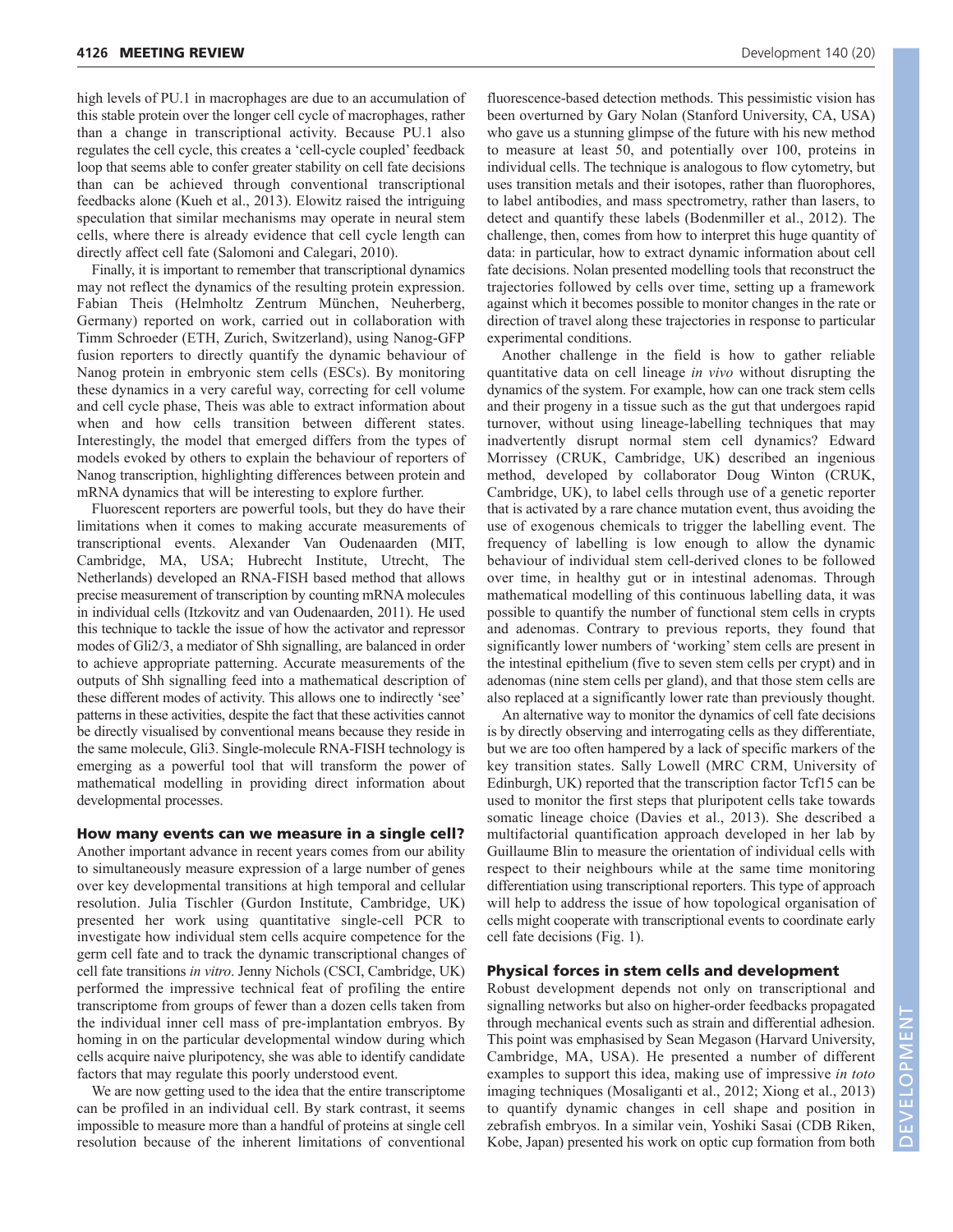

**Fig. 1. Multifactorial quantification of transcriptional and topological properties of pluripotent cells using tools developed by Guillaume Blin (Lowell lab, MRC CRM, Edinburgh, UK).** (**A**) Segmentation of nuclei and detection of cells expressing a Sox1GFP neural reporter (green). (**B**) Threedimensional triangulation analysis to identify cells located at the rim (green), the hull (purple) or the inside (white) of the group. (**C**) Spatial orientation analysis, describing the intrinsic asymmetry of each cell. (**D**) Heat map showing degree of convergence of the cells based on the orientation analysis shown in C.

mouse and human ESCs. He used a combination of *in toto* imaging, atomic force microscopy and computational modelling to uncover the sequence of events that drive the remarkable 'selfdriven morphogenesis' of the optic cup as it autonomously selforganises from ESCs (Eiraku et al., 2011; Nakano et al., 2012). He described interesting species differences in this process. In human, unlike in mouse, the convex shape of the optic cup does not depend on the constraint imposed by the stiffer outer 'shell' of the retinal pigmented epithelia, but is instead driven by the preferential localisation of nuclei to the apical side of the retinal cells. This imposes a wedge shape on each cell and a curvature on the tissue.

We heard from a number of physicists who are bringing new tools and new insights to developmental biology. Kevin Chalut (Cavendish Laboratory and CSCI, Cambridge, UK) presented data on some unusual mechanical properties that specifically characterise pre-committed cells, but not naive pluripotent cells or differentiated cells. By manipulating their physical environment in a microfluidic chamber, Chalut compared the physical properties of these cells with those of their descendants and antecedents in order to identify putative physical differences. The idea that cells dynamically alter their physical properties as well as their transcriptional state as they take the first steps towards lineage commitment helps broadens our thinking about the types of intrinsic changes that help to prepare cells for differentiation. Kristian Franze (Cambridge University, UK) highlighted the particular importance of physical forces in shaping the developing nervous system. Furthermore, he discussed a direct role for physical forces in visual message relay in ommatidia: the compound eye of arthropods. When exposed to light, ommatidia experience a physical contraction that is directly responsible for transducing information from the incoming photon to the responding ion channel (Hardie and Franze, 2012). It is evident from these studies that physical forces can influence cell behaviour, and that physicists are having an increasingly important influence on the field of stem cell biology.

How do cells sense and interpret these physical forces? Adam Engler (UCSD, San Diego, CA, USA) reported that mesenchymal stem cells use a 'molecular strain gauge' to control their differentiation into muscle progenitors. Contractile force induces the deformation of vinculin (del Rio et al., 2009), changing its conformation to expose a cryptic binding site that binds and activates MAPK and consequently expression of the prodifferentiation transcription factor MyoD (Holle et al., 2013). This is a fascinating example of a mechanism that 'tunes' the activity of a signalling pathway in response to a particular physical environment. Ana Teixeira (Karolinska Institute, Sweden) described a 'braille-like' mechanism for sensing extrinsic information that depends on the ability of a cell to sense and interpret the spatial organisation of ligand/receptor complexes. She showed us an impressive new method for precise control over receptor spacing, using 'nano-callipers' to position Eph receptors at pre-defined positions. DNA origami technology (Han et al., 2011) is used to generate 'pinboards' to which Eph receptors can be attached at defined locations. This technology raises exciting possibilities for understanding in greater depth how stem cells interpret extrinsic cues during differentiation: it is possible that physical constraints may influence stem cell behaviour through their effects on the spatial distribution of ligand-bound receptors on the cell surface, and these new tools make it possible to perform manipulations at sub-cellular scales that will make it possible to test these ideas.

# **Manipulating the stem cell micro-environment**

Stem cells usually reside in niches that provide chemical and physical cues to support appropriate self-renewal or differentiation of their resident cells. How can we capture the multifactorial nature of stem cell-niche interactions in order to better control stem cell behaviour in culture? Matthias Lutolf (EPFL, Lausanne, Switzerland) discussed his approach to this challenge, which combines biomaterials science with robotics and microfabrication to create a large range of different micro-environments based on synthetic hydrogels. He is able to vary combinatorially the mechanical properties and degradability of the substrate, as well as the array of matrix and signalling molecules presented within these gels (Gobaa et al., 2011). He described new work using Sox1GFP neural reporter ESCs to screen for an 'artificial niche' that supports optimal growth and neural differentiation of pluripotent cells in 3D.